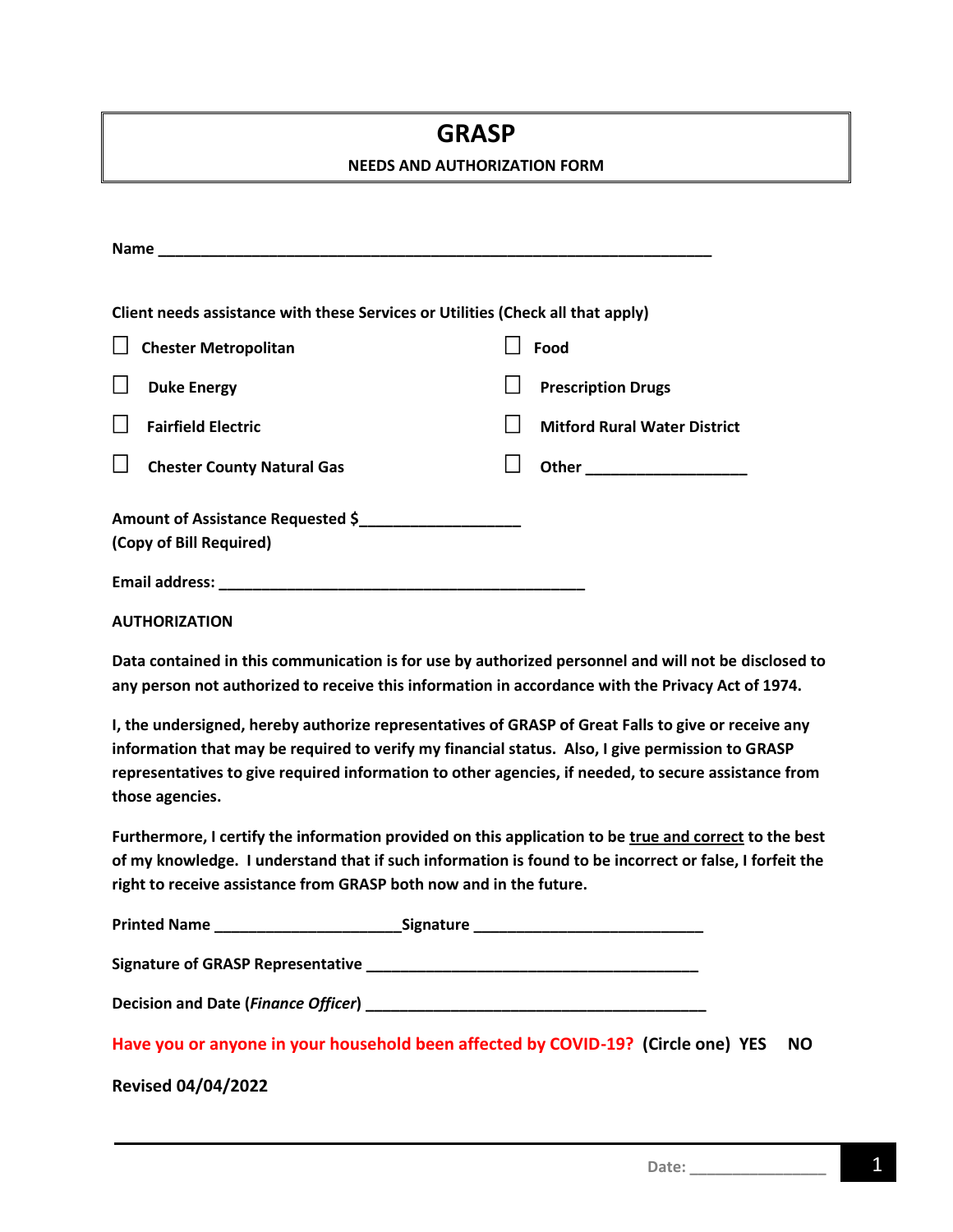### **GRASP Confidential Application**

|                                                                                                                                 |             |                           | County______________________ |                 |
|---------------------------------------------------------------------------------------------------------------------------------|-------------|---------------------------|------------------------------|-----------------|
|                                                                                                                                 |             |                           |                              |                 |
|                                                                                                                                 |             |                           |                              |                 |
| *Male or Female<br>*Race: Asian/Pacific Islander Black (non-Hispanic) White (non-Hispanic) Hispanic<br>Other __________________ |             |                           |                              |                 |
| *Marital Status: Single _______ Married (date) _________ Widowed (date) _____________                                           |             |                           |                              |                 |
| Divorced (date) <b>Divorced</b>                                                                                                 |             | Separated (date)_________ |                              |                 |
|                                                                                                                                 |             |                           |                              |                 |
|                                                                                                                                 |             |                           |                              |                 |
| Do you have medical insurance? YES or NO                                                                                        |             |                           |                              |                 |
| *How did client get here today? Came in own car__________________________________                                               |             |                           |                              |                 |
|                                                                                                                                 | <b>Make</b> |                           | <b>Model</b>                 |                 |
| Bike/Motorcycle Walked Paid to get ride Rode with friend                                                                        |             |                           |                              | <b>Borrowed</b> |
| Are you disabled?<br>Yes<br><b>No</b><br>Is anyone in your household disabled? Yes                                              | <b>No</b>   |                           |                              |                 |
| Are you a veteran? Yes<br><b>No</b><br>Is anyone in your household a veteran? Yes                                               | <b>No</b>   |                           |                              |                 |
| Education: ______ High School - Incomplete<br>High School/GED<br>College                                                        |             |                           |                              |                 |
| Driver's License number ______________ (copy required)                                                                          |             |                           |                              |                 |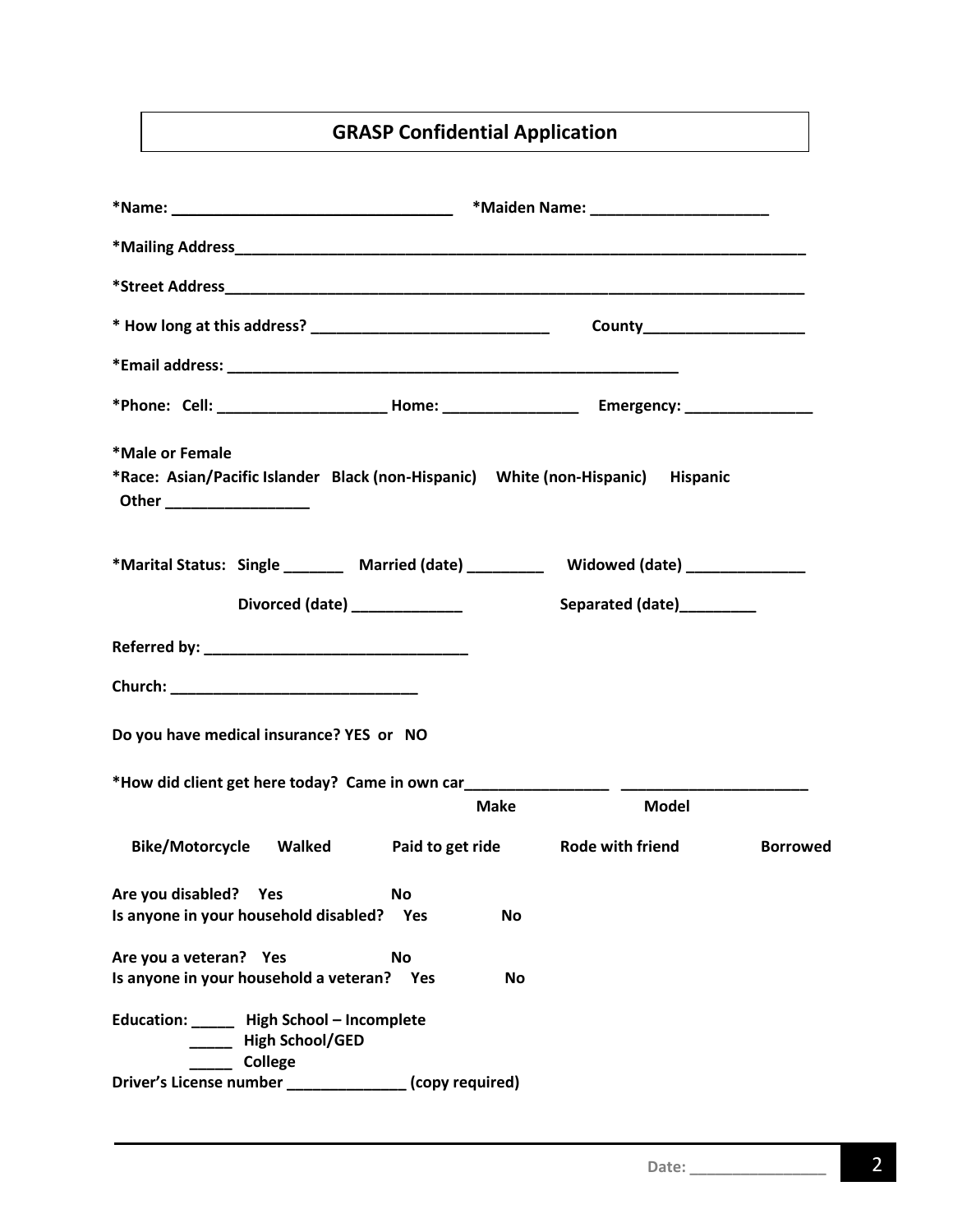| <b>Description</b>                                   | <b>Paid Monthly</b> | <b>Name of Company</b> | Paid By |
|------------------------------------------------------|---------------------|------------------------|---------|
| <b>Rent/Mortgage</b>                                 |                     |                        |         |
| Water: CMD, Mitford Rural Water                      |                     |                        |         |
| <b>Power: Duke, Fairfield Electric</b>               |                     |                        |         |
| <b>Cell Phone</b>                                    |                     |                        |         |
| <b>House Phone</b>                                   |                     |                        |         |
| Cost of Food (amount spent on food)                  |                     |                        |         |
| Heat Source (Nat. Gas, Propane, Power, etc.)         |                     |                        |         |
| Cable/satellite                                      |                     |                        |         |
| <b>Internet</b>                                      |                     |                        |         |
| <b>Car insurance</b>                                 |                     |                        |         |
| Car payment                                          |                     |                        |         |
| Life insurance                                       |                     |                        |         |
| <b>Child Care</b>                                    |                     |                        |         |
| <b>Child Support Paid</b>                            |                     |                        |         |
| <b>Loans/Credit Cards</b>                            |                     |                        |         |
| <b>Loans/Credit Cards</b>                            |                     |                        |         |
| <b>Loans/Credit Cards</b>                            |                     |                        |         |
| <b>Household Supplies (include laundry expenses)</b> |                     |                        |         |
| <b>Entertainment Expense</b>                         |                     |                        |         |
| <b>Transportation Costs</b>                          |                     |                        |         |
| <b>Medical Bills</b>                                 |                     |                        |         |
| <b>Total Monthly Bills:</b>                          |                     |                        |         |

#### *Please list all expenses for this month or previous month.* **Volunteers, please fill in the name of landlord or mortgagor.**

**Income/Assistance Received from Client Spouse Friend Family Independence (if none, Why not) Child Support Received SSI or SSA Disability Retirement Assistance Last 3 mos.-Other organizations Unemployment Wages (to figure monthly-do weekly x 4.3) Rental assistance received Utility Assistance received Misc. Income**

| <b>Total Monthly Income:</b> |  |
|------------------------------|--|
|------------------------------|--|

| Does client receive SNAP?            | <b>YES</b> | NO. | Amount: \$ |  |
|--------------------------------------|------------|-----|------------|--|
| <b>Does Client receive Medicaid?</b> | YFS        |     | NΟ         |  |
| Does Client have Medicare?           | YFS.       |     | NΟ         |  |